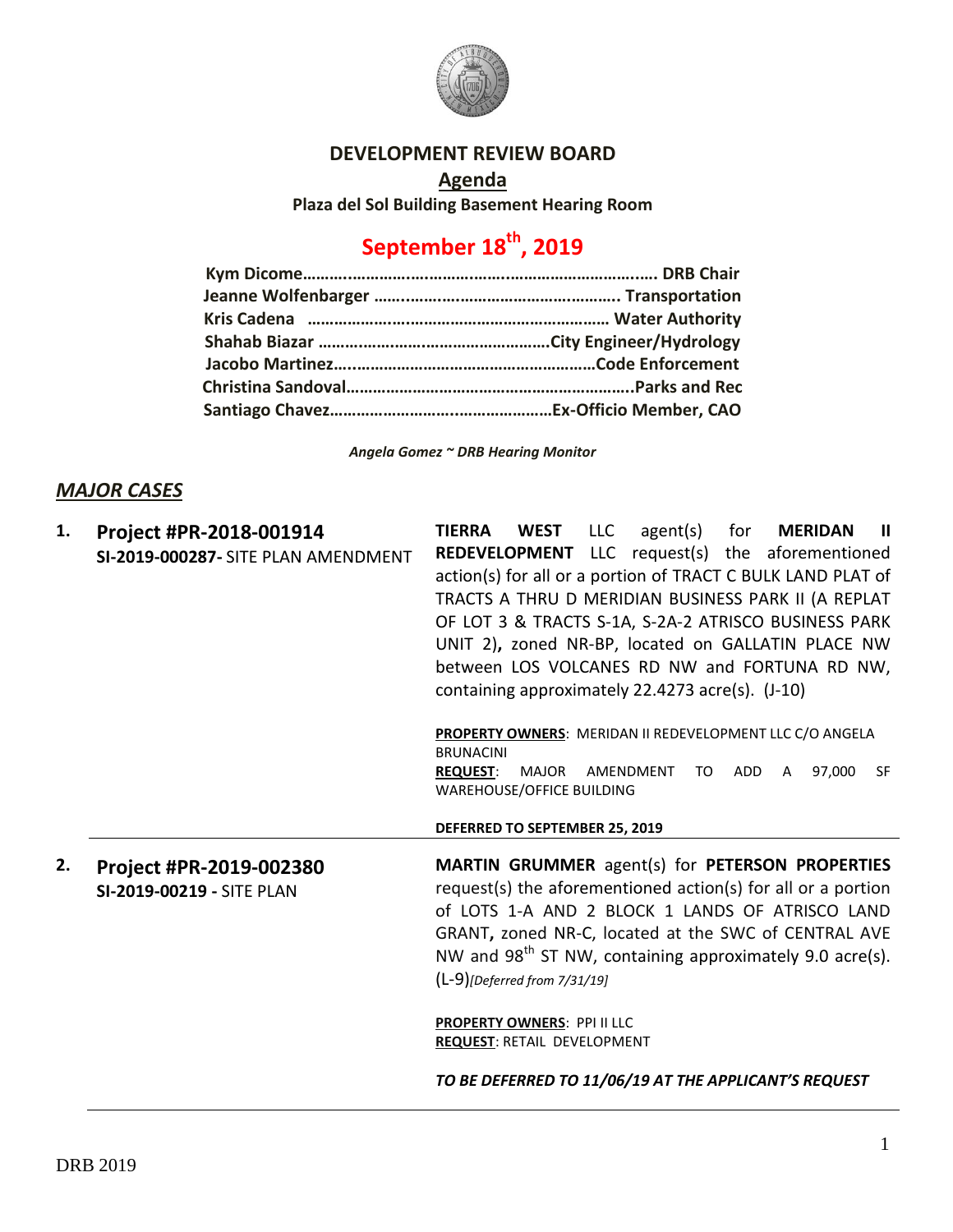**3. Project #1011598**

**18DRB-70137** - VACATION OF PUBLIC RIGHT-OF-WAY **18DRB-70138** - SIDEWALK VARIANCE **18DRB-70139** - SUBDIVISION DESIGN VARIANCE FROM MINIMUM DPM STANDARDS **18DRB-70140** - PRELIMINARY/ FINAL PLAT

**BOB KEERAN,** request(s) the aforementioned action(s) for all or a portion of  $lot(s)$  17 & 18, Block(s) 4, Tract(s) 3, NORTH ALBQ ACRES Unit 3, zoned PD (RD/5DUA), located on VENTURA ST NE between SIGNAL AVE NE and ALAMEDA BLVD NE, containing approximately 2 acre(s). (C-20) *[Deferred from 5/16/18, 6/13/18, 7/18/18/, 8/8/18, 9/12/18, 10/24/18, 12/5/18, 12/19/18, 1/9/19, 1/23/19, 2/13/19, 2/27/19, 3/20/19, 4/17/19, 4/24/19, 6/5/19, 7/10/19, 8/7/19].*

*TO BE DEFERRED TO 10/9/19 AT THE APPLICANT'S REQUEST*

**4. Project #PR-2019-002668 SI-2019-00251** - SITE PLAN Dă

**JEREMY MECHENBIER/MECHENBIER CONSTRUCTION** request(s) the aforementioned action(s) for all or a portion of LOT 28-A OF REPLAT OF TRACT D UNIT 3 - LOT 28 UNIT 4 - TRACT F-1 & UNPLATTED POR OF INTERSTATE INDUSTRAL TRACT & TRACT A ENVIRCO TRACT (NOW COMPRISING TRACTS D-1 D-2 D-3 & 28A) INTERSTATE INDUSTRIAL TRACT**,** zoned NR-LM, located at 7101 WASHINGTON ST NE south of HAWKINS ST NE and west of JEFFERSON ST NE, containing approximately 4.9 acre(s). (D-17) ) *[Deferred from 8/21/19, 9/11/19]*

**PROPERTY OWNERS**: SECURITY SELF STORAGE INC **REQUEST**: 82,000 SF OFFICE/WAREHOUSE BUILDING

**DEFERRED TO OCTOBER 2ND, 2019.**

**5. Project #PR-2019-002677 SI-2019-00252** – SITE PLAN DÊ

**MODULUS ARCHITECTS, INC.** agent(s) for **CARLISLE ASSOCIATES LP** request(s) the aforementioned action(s) for all or a portion of TRACTS A & B CARLISLE & INDIAN SCHOOL SUBDIVISION BEING A PART OF BLOCKS 16 & 17 AND A PART OF BLOCKS 14 & 15 NETHERWOOD PARK SECOND FILING EXCLUDING PORTIONS OUT TO R/W**,** zoned MX-M, located at the NEC of INDIAN SCHOOL RD NE and CARLISLE BLVD NE, containing approximately 10.2 acre(s). (H-16) *[Deferred from 8/21/19, 8/28/19]*

**PROPERTY OWNERS**: CARLISLE ASSOCIATES C/O ROSEN ASSOC MGMT GROUP **REQUEST**: 120,000+ SF RETAIL DEVELOPMENT

**DEFERRED TO OCTOBER 23RD, 2019**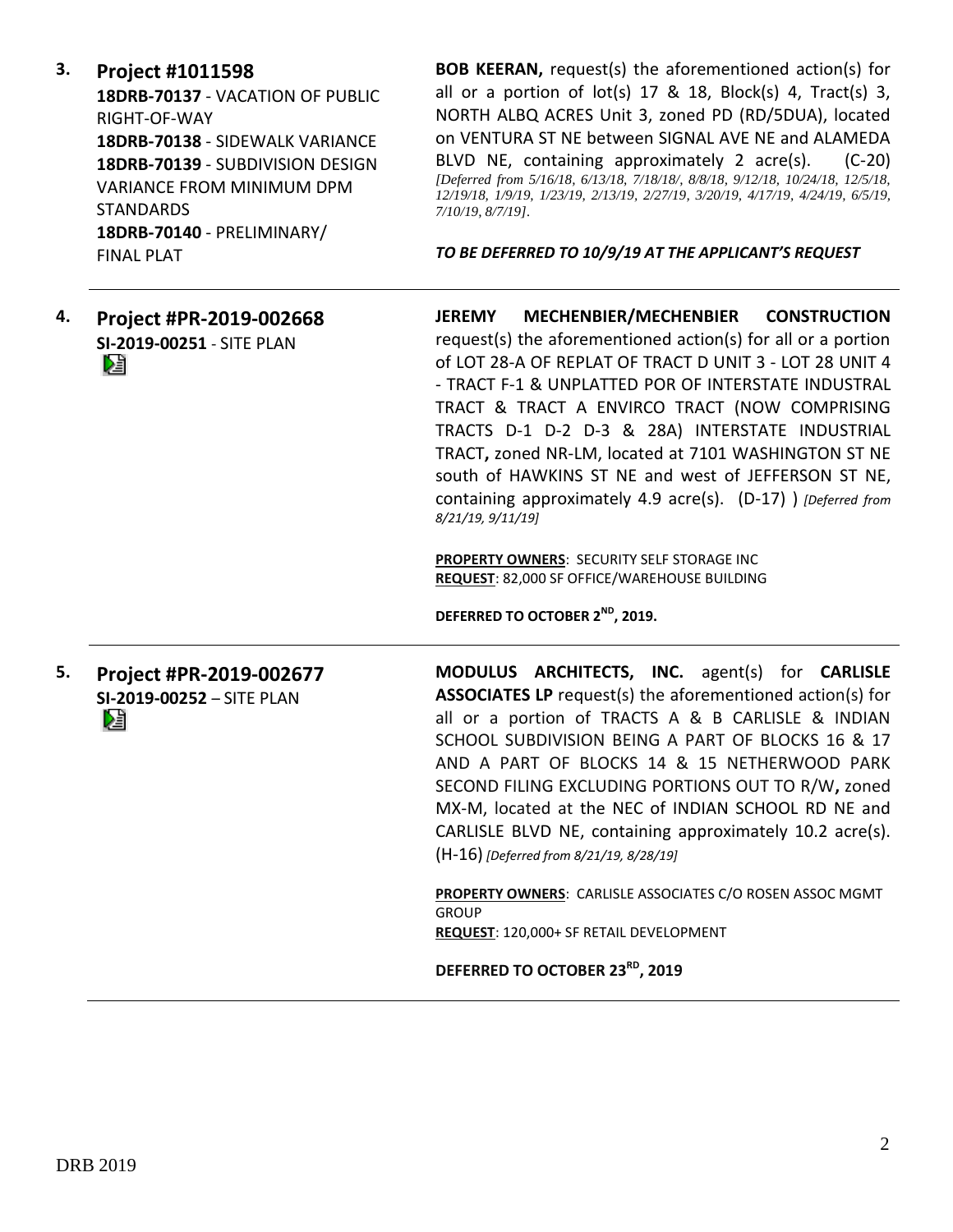**6. Project #PR-2018-001198 (1002942) VA-2019-00111** - WAIVER **SD-2019-00067** - VACATION OF PUBLIC EASEMENT **VA-2019-00113** – TEMPORARY DEFERRAL OF SIDEWALK **VA-2019-00143**- SIDEWALK WAIVER **SD-2019-00068** – PRELIMINARY PLAT

**PRICE LAND & DEVELOPMENT GROUP** agent(s) for **PV TRAILS ALBUQUERQUE, LLC** request(s) the aforementioned action(s) for all or a portion of TRACT 2 BULK LAND PLAT OF THE TRAILS UNIT 3A (BEING A REPLAT OF TRACTS 1 THRU 8, OS-1 & OS-2 THE TRAILS UNIT 3 & TRACT 12 THE TRAILS UNIT 2) (TO BE KNOWN AS CATALONIA)**,** zoned R-1B & R-1D, located at west of WOODMONT AVE NW and south of PASEO DEL NORTE, containing approximately 20.2878 acre(s). (C-9)*[Deferred from 4/24/19, 6/19/19, 7/24/19, 8/14/19, 8/21/19]*

**PROPERTY OWNERS**: WOODMONT PASEO LLC **REQUEST**: DEVELOPMENT OF A 78 RESIDENTIAL LOT SUBDIVISION

**DEFERRED TO OCTOBER 16TH, 2019.**

## *MINOR CASES*

**7. Project #PR-2018-001695 (1003445) SD-2019-00167** – AMENDMENT TO INFRASTRUCTURE LIST (IL) DÊ

**HUITT-ZOLLARS** agent(s) for **NOVUS PROPERTIES LLC – MICHAEL MONTOYA** request(s) the aforementioned action(s) for all or a portion of TRACTS A2B of PLAT OF TRACTS A2A & A2B FOUNTAIN HILLS PLAZA SUBDIVISON AND TRACTS B, C, E & F PLAT OF FOUNTAIN HILLS PLAZA SUBDIVISION**,** zoned NR-C, located on NUNZIO AV NW, north of PASEO DEL NORTE NW and west of EAGLE RANCH RD NW, containing approximately 4.6606 acre(s). (C-12)

**PROPERTY OWNERS**: NOVUS PROPERTIES **REQUEST**: REMOVAL OF INTERNAL SIDEWALKS FROM INFRASTRUCTURE LIST

**DEFERRED TO SEPTEMBER 25TH, 2019**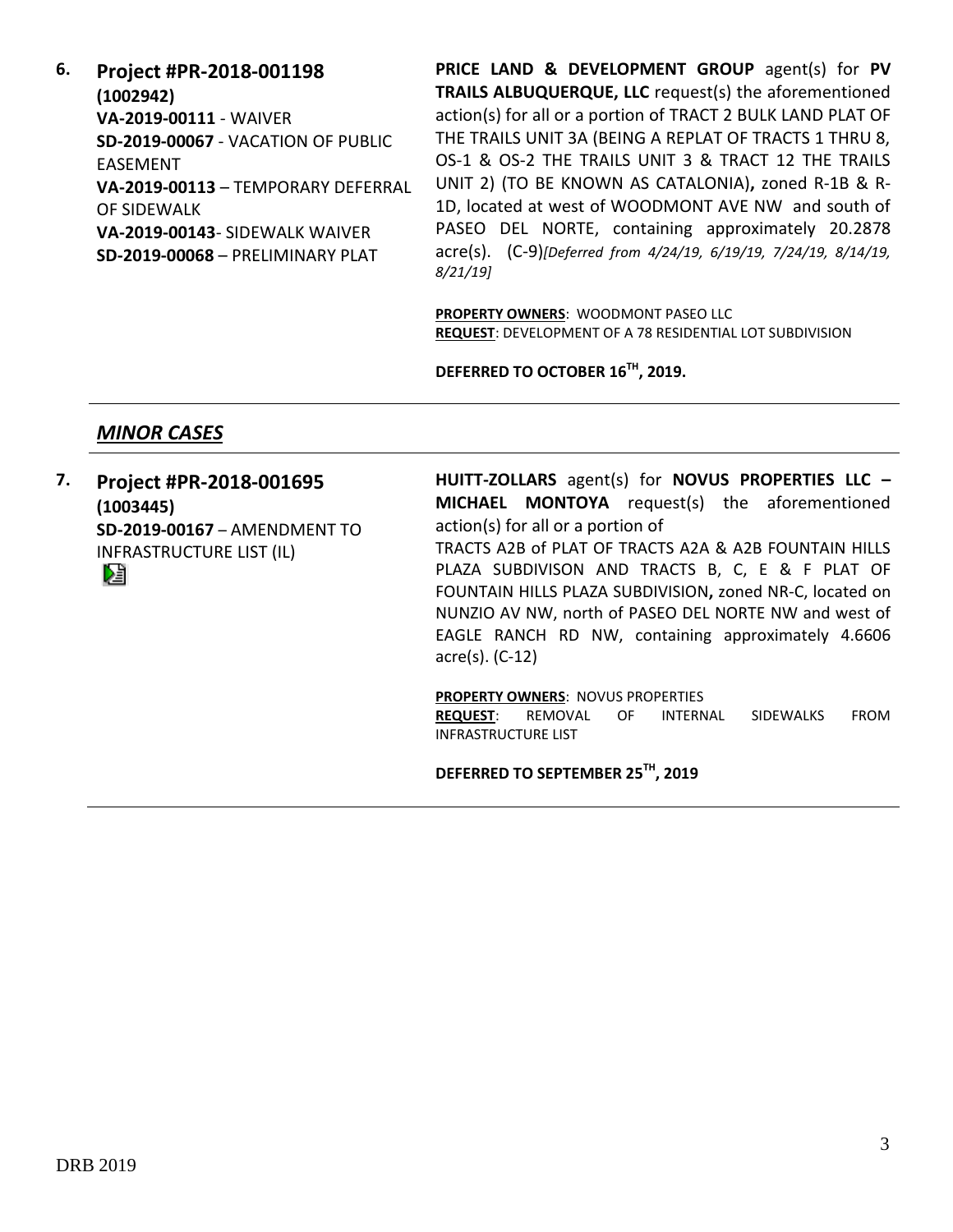| 8. | Project #PR-2018-001429<br>SD-2019-00169 - PRELIMINARY/FINAL<br><b>PLAT</b><br>D.                 | ARCH + PLAN LAND USE CONSULTANTS agent(s) for DOS<br>VIENTOS LLC, request(s) the aforementioned action(s) for<br>all or a portion of LOTS 1, 2, WESTERN HALF OF 3, THE EAST<br>HALF OF LOT 3, 4, AND THE REMAINING PORTIONS OF LOTS<br>5 AND 6 TOGETHER WITH THE VACATED PORTION OF<br>COMMERCIAL STREET, NE, ADJACENT TO SAID LOT 1,<br>BLOCK 2, COMMERCIAL ADDITION, zoned NR-LM, located<br>on JOHN ST NE south of LOMAS BLVD NE and west of<br>BROADWAY BLVD NE, containing approximately 0.2574<br>$\arccos(5)$ . $(J-14)$ |
|----|---------------------------------------------------------------------------------------------------|---------------------------------------------------------------------------------------------------------------------------------------------------------------------------------------------------------------------------------------------------------------------------------------------------------------------------------------------------------------------------------------------------------------------------------------------------------------------------------------------------------------------------------|
|    |                                                                                                   | <b>PROPERTY OWNERS: DOS VIENTOS LLC</b><br>REQUEST: LOT CONSOLIDATION PLAT AND VACATED PORTION OF<br><b>COMMERCIAL ST NE</b>                                                                                                                                                                                                                                                                                                                                                                                                    |
|    |                                                                                                   | IN THE MATTER OF THE AFOREMENTIONED APPLICATION, BEING IN<br>COMPLIANCE WITH ALL APPLICABLE REQUIREMENTS OF THE DPM<br>AND THE IDO, THE DRB HAS APPROVED THE PRELIMINARY/FINAL<br>PLAT.                                                                                                                                                                                                                                                                                                                                         |
| 9. | Project #PR-2019-002608<br>(1009036, 1008042)<br>SD-2019-00170 - PRELIMINARY/FINAL<br><b>PLAT</b> | ARCH + PLAN LAND USE CONSULTANTS agent(s) for<br><b>TANAGER COMPANY</b> request(s) the aforementioned<br>action(s) for all or a portion of LOTS 6-12 INCLUSIVE IN<br>BLOCK 17 OF THE PARIS ADDITION, zoned NR-GM, located<br>at NEC of 1 <sup>ST</sup> ST NW and KINLEY AVE NW, containing<br>approximately 1.0 acre(s). (J-14)                                                                                                                                                                                                 |
|    |                                                                                                   | <b>PROPERTY OWNERS: SUNWEST BANK TRUST FOR CE LS &amp; LS</b><br>BLAUGUND C/O TANGER CO & TANGER COMPANY<br><b>REQUEST: LOT CONSOLIDATION FROM 7 LOTS TO 2 LOTS</b><br>DEFERRED TO OCTOBER 9TH, 2019                                                                                                                                                                                                                                                                                                                            |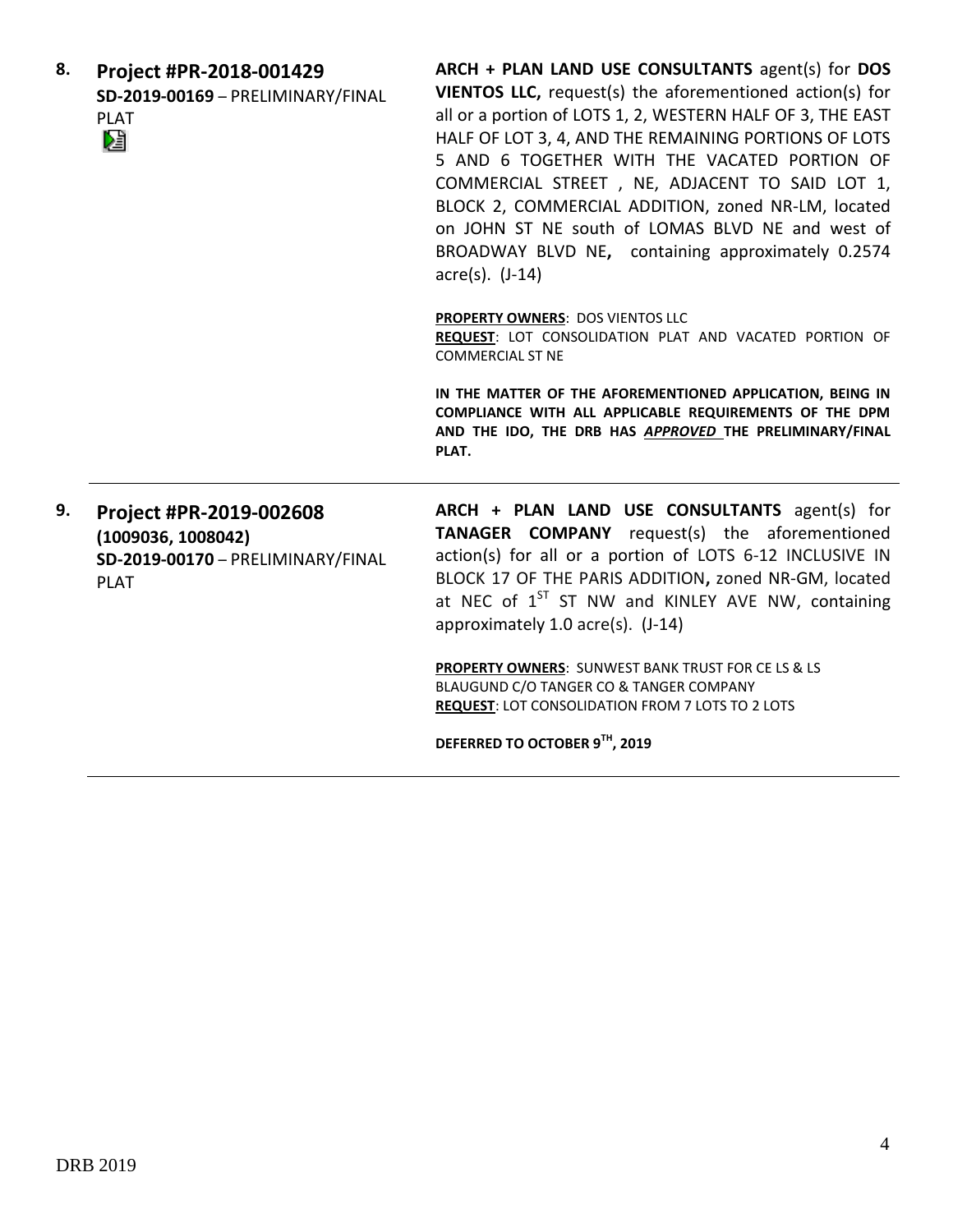| 10. | Project #PR-2019-002686<br>SD-2019-00144 - PRELIMINARY/FINAL<br><b>PLAT</b><br>N                               | TIERRA WEST, LLC agent(s) for LUBRICAR PROPERTIES II LC<br>request(s) the aforementioned action(s) for all or a portion<br>of LOTS 1-3 AND WEST 38 FEET OF LOT 4 BLOCK 8 SOMBRA<br>DEL MONTE, zoned MX-M, located on MENAUL BLVD NE<br>west of WYOMING BLVD NE, containing approximately 7.9<br>acre(s). (H-19)[Deferred from 8/7/19, 8/21/19, 9/11/19}      |
|-----|----------------------------------------------------------------------------------------------------------------|--------------------------------------------------------------------------------------------------------------------------------------------------------------------------------------------------------------------------------------------------------------------------------------------------------------------------------------------------------------|
|     |                                                                                                                | PROPERTY OWNERS: VIGA MICHAEL & MARILYN DORIS TRUSTEES &<br><b>LUBRICAR PROPERTIES</b><br>REQUEST: CONSOLIDATE 4 EXISTING LOTS INTO 1                                                                                                                                                                                                                        |
|     |                                                                                                                | IN THE MATTER OF THE AFOREMENTIONED APPLICATION,<br>BEING IN COMPLIANCE WITH ALL APPLICABLE REQUIREMENTS<br>OF THE DPM AND THE IDOTHE DRB HAS APPROVED THE<br>PRELIMINARY/FINAL PLAT. FINAL SIGN OFF IS DELEGATED TO:<br>PLANNING FOR AGIS DXF AND FOR THE INFRASTRUCTURE<br><b>IMPROVEMENTS AGREEMENT (IIA).</b>                                            |
| 11. | Project #PR-2018-001670<br>VA-2019-00267 - WAIVER<br>VA-2019-00268 - WAIVER<br>SI-2019-00181 - SITE PLAN<br>r. | <b>CONSENSUS PLANNING INC.</b> agent(s) for <b>AMERCO REAL</b><br><b>ESTATE COMPANY</b> request(s) the aforementioned action(s)<br>for all or a portion of TRACT C OF ALEXANDER CENTER,<br>zoned MX-M, located at 4TH STREET NW AND CUTLER AVE<br>NW, containing approximately 2.5277 acre(s). (H-14) (site<br>plan deferred from 7/17/19, 8/21/19, 9/11/19} |
|     |                                                                                                                | PROPERTY OWNERS: AMERCO REAL ESTATE COMPANY<br><b>REQUEST: SELF STORAGE FACILITY</b>                                                                                                                                                                                                                                                                         |
|     |                                                                                                                | DEFERRED TO SEPTEMBER 25TH, 2019.                                                                                                                                                                                                                                                                                                                            |
|     | SKETCH PLAT                                                                                                    |                                                                                                                                                                                                                                                                                                                                                              |
| 12. | Project #PR-2019-002823<br>(1004341)<br>PS-2019-00081 - SKETCH PLAT                                            | <b>DAVID SOULE</b> request(s) the aforementioned action(s) for<br>all or a portion of LOTS 1-60, B-P1 & AP1, MESA DEL RIO<br>SUBDIVISION, zoned R-ML, located on MESA DEL RIO ST<br>NW east of 76 <sup>th</sup> ST NW and south of GLENRIO RD NW,<br>containing approximately 4.0 acre(s). (J-10)                                                            |
|     |                                                                                                                | PROPERTY OWNERS: VARIOUS PROPERTY OWNERS<br>REQUEST: REMOVAL OF INFRASTRUCTURE LIST IMPROVEMENTS                                                                                                                                                                                                                                                             |
|     |                                                                                                                | THE SKETCH PLAT WAS REVIEWED AND COMMENTS WERE<br><b>PROVIDED</b>                                                                                                                                                                                                                                                                                            |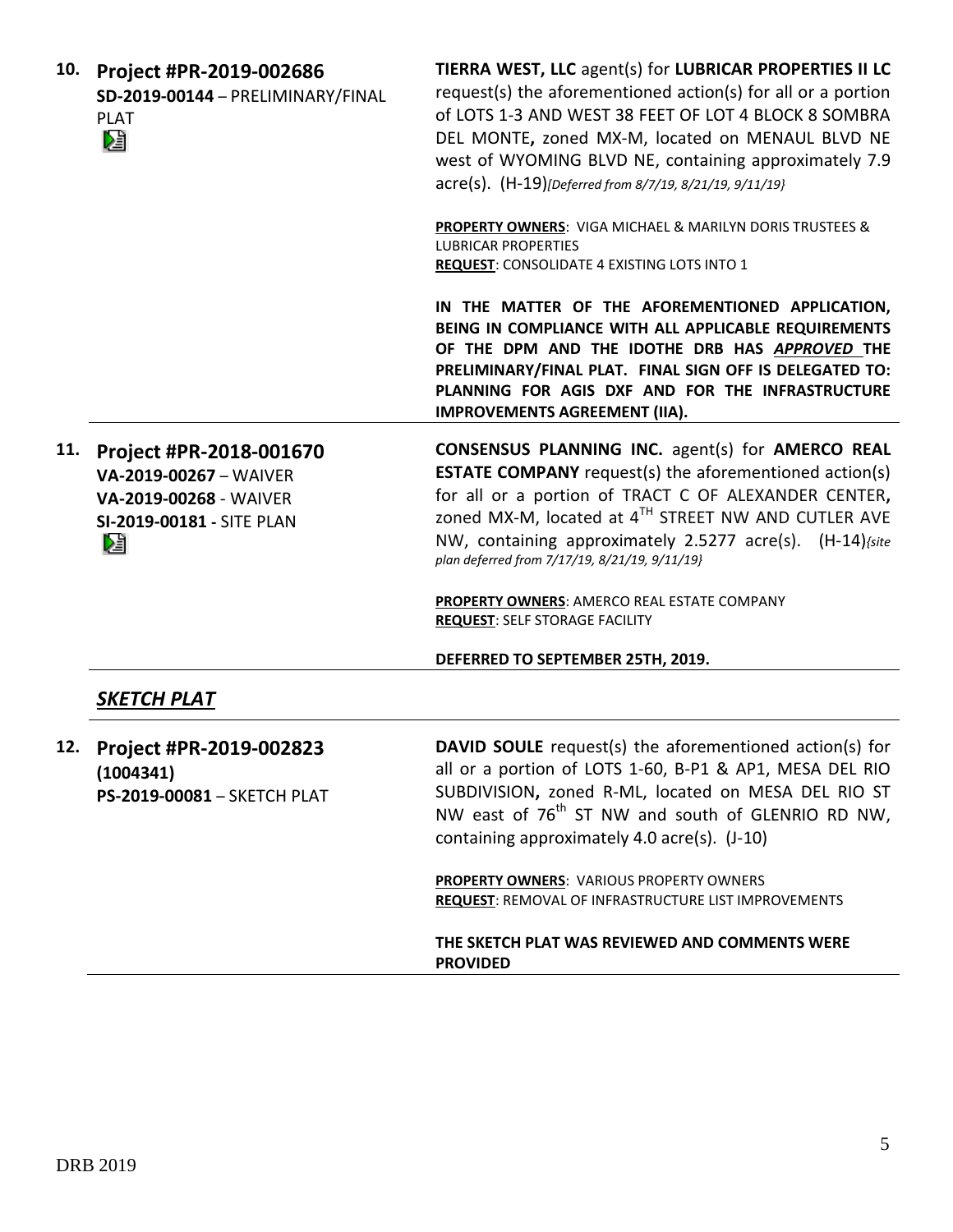| 13. | Project #PR-2019-002862<br>(1000599, 1003458, 1000570)<br>PS-2019-00083 - SKETCH PLAT<br>r, | <b>BOHANNAN HUSTON INC.</b> agent(s) for WESTERN<br><b>HOLDINGS</b><br>LLC/GARRETT<br><b>ALBUQUERQUE</b><br><b>LAND</b><br><b>DEVELOPMENT</b><br><b>COPORATION</b><br>request(s)<br>the<br>aforementioned action(s) for all or a portion of PARCEL E-1<br>and F-1, PLAT OF PARCELS C-2-A, C-3-A, C-3-B, C-3-C, D-1-A,<br>D-1-B, E-1, F-1, G-1 & H-1 WESTLAND NORTH and northerly<br>portion of TRACTS 14-20, ROW 4, UNIT A, WEST OF<br>WESTLAND, TOWN OF ATRISCO GRANT, zoned PC and SU-2<br>for TOWN CENTER, located north of I-40 and west of 98 <sup>th</sup> ST<br>NW, containing approximately 114.18 acre(s). (K-7, K-8)<br>PROPERTY OWNERS: WESTERN ALBUQUERQUE LAND HOLDINGS<br>LLC/GARRETT DEVELOPMENT CORPORATION/JEFF GARRETT<br>REQUEST: BULK LAND WAIVER AND PLAT INTO 3 TRACTS<br>THE SKETCH PLAT WAS REVIEWED AND COMMENTS WERE PROVIDED |
|-----|---------------------------------------------------------------------------------------------|---------------------------------------------------------------------------------------------------------------------------------------------------------------------------------------------------------------------------------------------------------------------------------------------------------------------------------------------------------------------------------------------------------------------------------------------------------------------------------------------------------------------------------------------------------------------------------------------------------------------------------------------------------------------------------------------------------------------------------------------------------------------------------------------------------------------------------------------------------|
| 14. | Project #PR-2019-002863<br>PS-2019-00084 - SKETCH PLAT<br>∕₫                                | <b>COMMUNITY SCIENCES CORPORATION agent(s) for JIM</b><br>DOYLE TRUSTEE, DOYLE FAMILY TRUST request(s) the<br>aforementioned action(s) for all or a portion of the<br>southerly 18 ft of the easterly 200 ft of LOT 4 & the easterly<br>200 ft of LOT 5 & the northerly 50 ft of the easterly 200 ft of<br>LOT 6 BLOCK B SOUTH BROADWAY ACRES, zoned NR-C,<br>located at 2905 BROADWAY BLVD SE, containing<br>approximately 0.7704 acre(s). (M-14)<br>PROPERTY OWNERS: DOYLE FAMILY TRUST<br>REQUEST: CONSOLIDATE 3 LOTS INTO 1 LOT<br>THE SKETCH PLAT WAS REVIEWED AND COMMENTS WERE PROVIDED                                                                                                                                                                                                                                                          |
| 15. | Project #PR-2019-002841<br>PS-2019-00082 - SKETCH PLAT<br>r,                                | WAYJOHN SURVEYING INC. agent(s) for FREDERICK REED<br>request(s) the aforementioned action(s) for all or a portion<br>of LOTS 7-12 and northerly 15 ft of LOT 13, BLOCK 11,<br>VALLEY VIEW ADDITION, zoned MX-T, located at 325<br>JEFFERSON ST SE south of COAL AVE SE and east of ADAMS<br>ST SE, containing approximately 0.4735 acre(s). (K-17)<br><b>PROPERTY OWNERS: 321 JEFFERSON LLC</b><br>REQUEST: CONSOLIDATE 7 LOTS INTO 1 LOT<br>THE SKETCH PLAT WAS REVIEWED AND COMMENTS WERE PROVIDED                                                                                                                                                                                                                                                                                                                                                   |

**16.** Other Matters: None